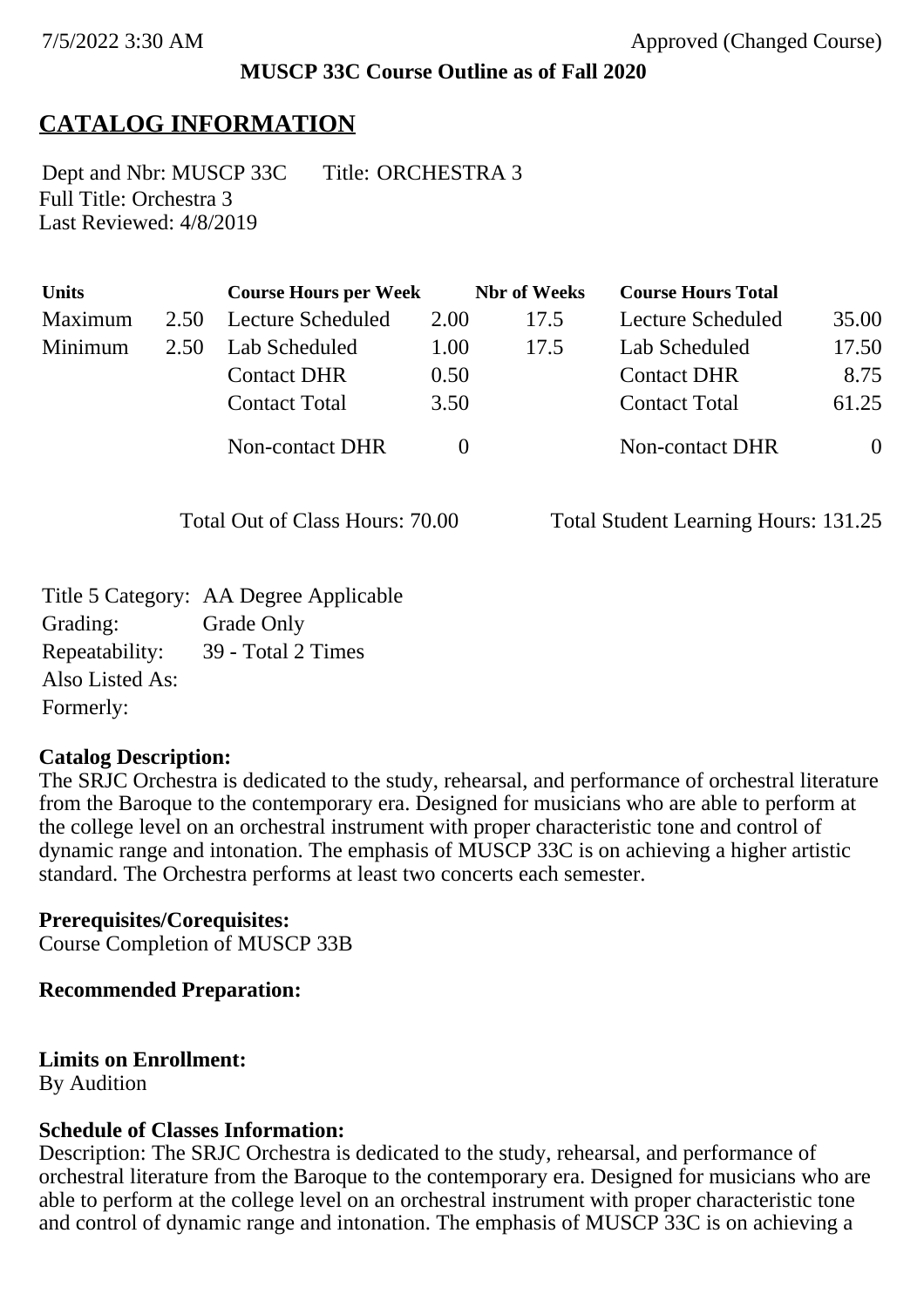higher artistic standard. The Orchestra performs at least two concerts each semester. (Grade Only) Prerequisites/Corequisites: Course Completion of MUSCP 33B Recommended: Limits on Enrollment: By Audition Transfer Credit: CSU;UC. Repeatability: Total 2 Times

# **ARTICULATION, MAJOR, and CERTIFICATION INFORMATION:**

| <b>AS Degree:</b>                            | Area<br><b>CSU GE:</b> Transfer Area<br><b>Transfer Area</b> |  |                  | Effective:<br>Effective:<br>Effective: | Inactive:<br>Inactive:<br>Inactive: |
|----------------------------------------------|--------------------------------------------------------------|--|------------------|----------------------------------------|-------------------------------------|
| <b>IGETC:</b>                                |                                                              |  |                  |                                        |                                     |
| <b>CSU Transfer:</b> Transferable Effective: |                                                              |  | <b>Fall 2009</b> | Inactive:                              |                                     |
| <b>UC Transfer:</b> Transferable Effective:  |                                                              |  | Fall 2009        | Inactive:                              |                                     |

#### **CID:**

| <b>CID Descriptor: MUS 180</b>    | Large Ensemble                      |
|-----------------------------------|-------------------------------------|
| <b>SRJC</b> Equivalent Course(s): | MUSCP21A OR MUSCP21B OR MUSCP21C OR |
|                                   | MUSCP21D OR                         |
|                                   | MUSCP23A OR MUSCP23B OR MUSCP23C OR |
|                                   | MUSCP23D OR                         |
|                                   | MUSCP30A OR MUSCP30B OR MUSCP30C OR |
|                                   | MUSCP30D OR                         |
|                                   | MUSCP32A OR MUSCP32B OR MUSCP32C OR |
|                                   | MUSCP32D OR                         |
|                                   | MUSCP33A OR MUSCP33B OR MUSCP33C OR |
|                                   | MUSCP33D OR                         |
|                                   | MUSCP42A OR MUSCP42B OR MUSCP42C OR |
|                                   | MUSCP42D                            |
|                                   |                                     |

## **Certificate/Major Applicable:**

[Major Applicable Course](SR_ClassCheck.aspx?CourseKey=MUSCP33C)

## **COURSE CONTENT**

## **Student Learning Outcomes:**

Upon completion of the course, students will be able to:

1. Perform effectively in a large college-level orchestra with appropriate rhythm, pitch, tone, technique, musicality, and professionalism.

## **Objectives:**

Students will be able to:

- 1. Accurately interpret and perform college-level literature for orchestra with proper characteristic tone, endurance, and control of intonation and dynamic range.
- 2. Demonstrate technical proficiency and proper interpretation of musical elements with emphasis on increasing dexterity and control of articulation.
- 3. Read and accurately interpret the symbols of music notation to achieve desired effects on their respective instruments.
- 4. Sight read college-level orchestral literature with increased accuracy, including attention to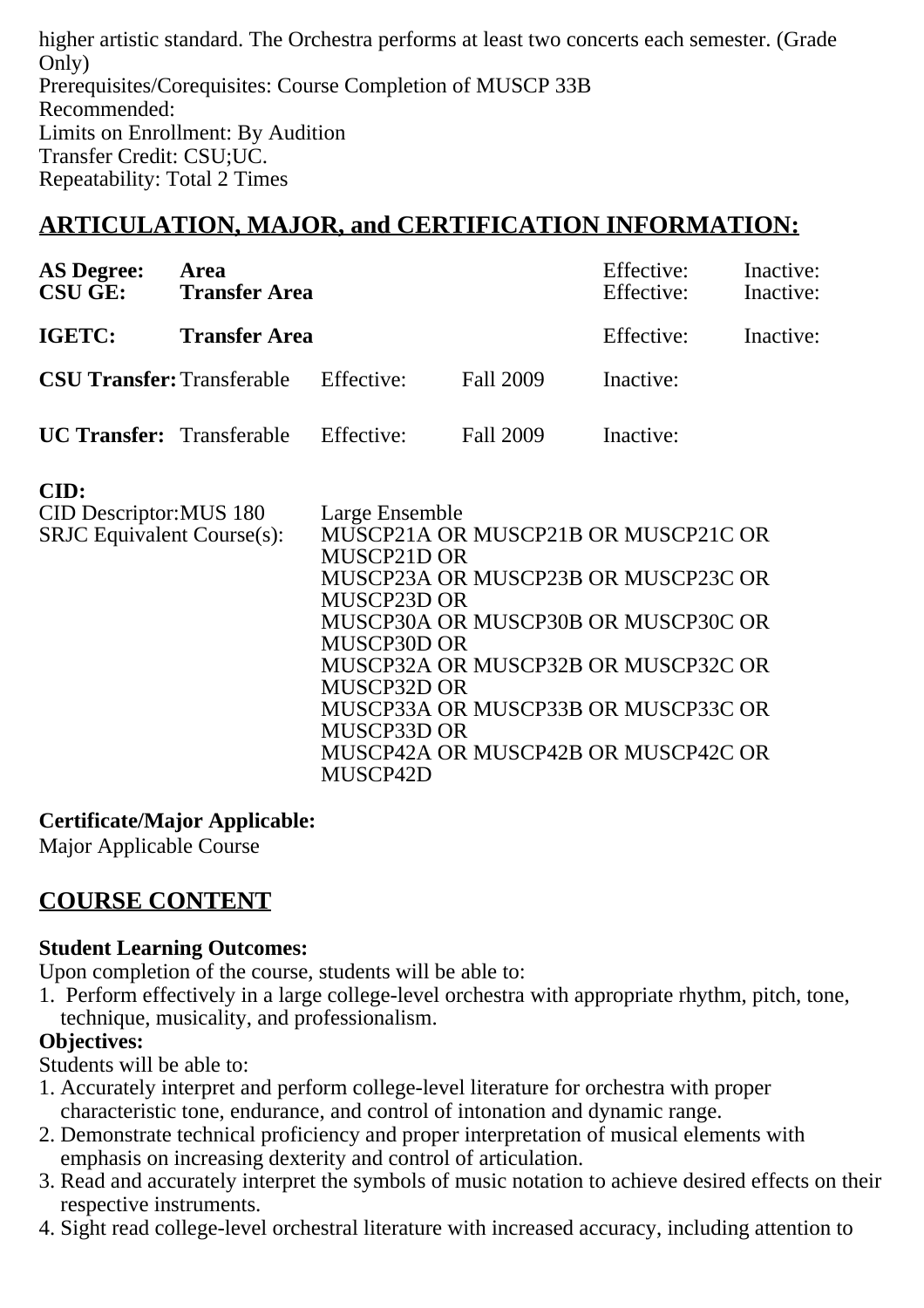dynamics and articulation.

- 5. Interpret unwritten phrasings through analysis of musical elements and what they imply.
- 6. Perform effectively with an ensemble in a public setting.
- 7. Evaluate and critically analyze their musical performance for future improvement.

Students repeating Orchestra will be able to:

- 1. Demonstrate greater technical achievement on their instrument.
- 2. Articulate musical phrases with greater clarity.
- 3. Perform with higher standards of intonation.
- 4. Demonstrate a more sophisticated comprehension of dynamics, phrasing, musical expression, and nuance.
- 5. Demonstrate greater skill in sight-reading.
- 6. Perform a more extensive repertoire.

## **Topics and Scope:**

Music rehearsal is a fully-integrated experience that encompasses both lecture and lab activities.

- I. Advanced technical study including increased range, increased agility, control of articulation, and control of intonation in extremes of register
- II. Rehearsal and public performance of a variety of works for orchestra
- III. Sight-reading of college-level literature for orchestra
- IV. Study and execution of particular technical challenges specific to the literature studied (tempo, dynamics, intonation, blend, ornamentation, etc.)
- V. Sectional rehearsals for each of the four sections of the orchestra: string, woodwind, brass, and percussion
- VI. String instrument techniques specific to the literature studied
- VII. Wind instrument techniques specific to the literature studied
- VIII. Percussion techniques specific to the literature studied
- IX. Phrasing and interpretation beyond the written instructions based on note grouping, melodic direction, and the juxtaposition of tension/repose
- X. Developing effective practice habits
- XI. Differences in musical style specific to the literature studied
- XII. Critical analysis and comparison of the artistic goals specific to the literature studied
- XIII. The roles of the soloist and the ensemble player: collaboration with a soloist when scheduled
- XIV. Stage deportment, performance etiquette, and proper performance attire

Students repeating Orchestra will perform new literature each semester, enhancing both their skill level and their knowledge of the repertoire.

## **Assignment:**

Rehearsal (lecture/lab) Assignments:

- 1. Prepare assigned works for public performance in concert
- 2. Outside practice of their instrument (ungraded)

Out-of-Class (lab) Assignments:

- 1. Participation in additional rehearsals, when called
- 2. Participation in concerts, tours, and other field trips as scheduled
- 3. Final exam will be a public concert